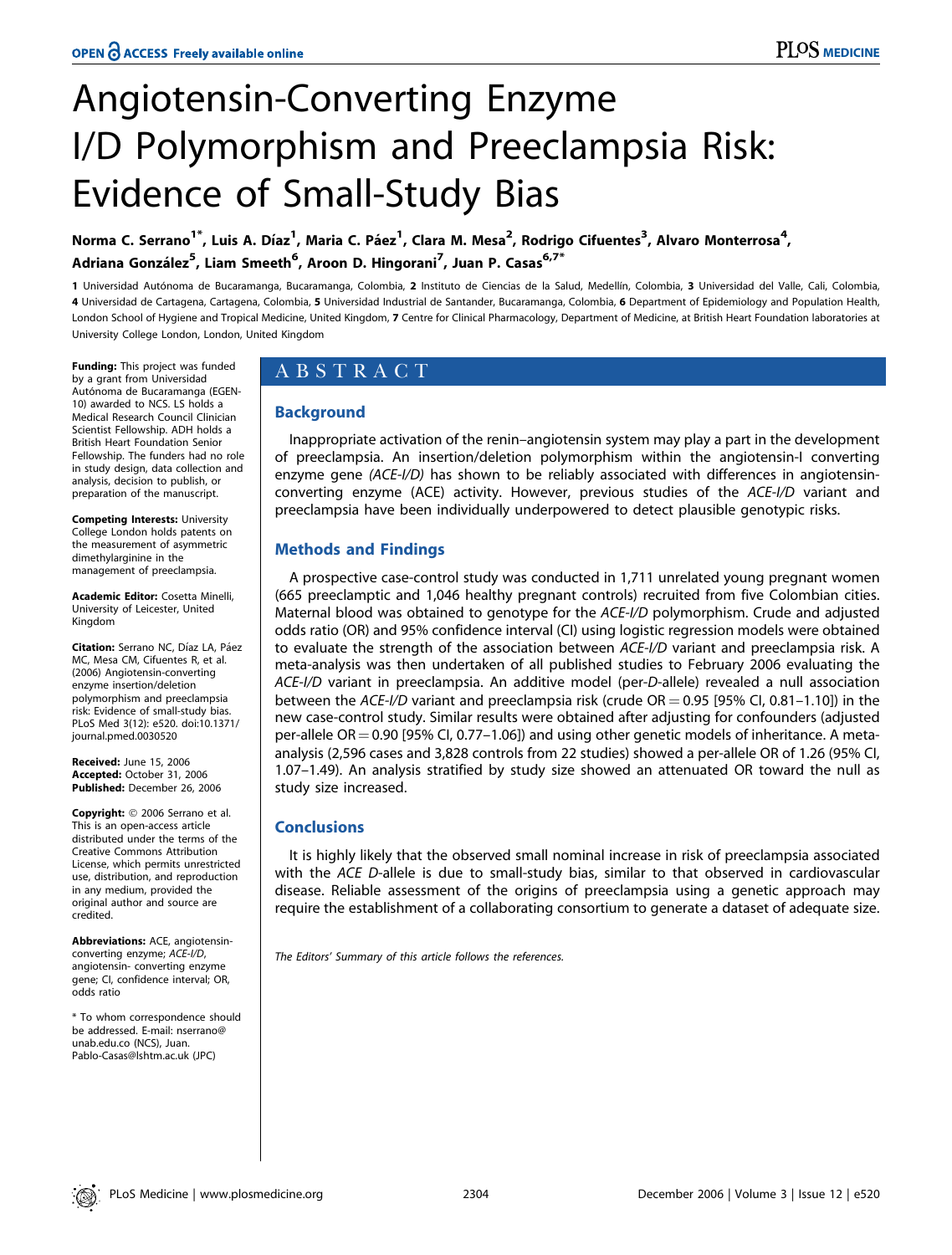## Introduction

Preeclampsia is a maternal disease of pregnancy associated with increased blood pressure and proteinuria after 20 weeks of gestation. It is a major cause of maternal and neonatal mortality and morbidity worldwide and has particularly high incidence in Latin American and Caribbean countries, in which hypertensive disorders during pregnancy account for 25.7% of maternal deaths [1,2]. Preeclampsia is thought to be the result of the interplay between important genetic components and environmental influences; however, the factors and the mechanisms that lead to preeclampsia remain elusive [3]. As a result, there is a lack of effective preventive interventions [4].

With the exception of smoking, established risk factors for cardiovascular disease, including high blood pressure, diabetes, and obesity, are also risk factors for preeclampsia [5]. In addition, women who suffer from preeclampsia have an increased risk of later cardiovascular disease, which clearly suggests a shared aetiology [6].

Inappropriate activation of the renin–angiotensin system may play a part in the development of many cardiovascular disorders, including preeclampsia [7,8]. A common insertion/ deletion polymorphism within the angiotensin-I converting enzyme gene (ACE-I/D) has been reliably associated with substantial differences in the plasma and tissue angiotensinconverting enzyme (ACE) activity in a codominant (additive) fashion not only in persons of European descent, but also in other populations such as Hispanics [9–11]. Individuals carrying the D allele have higher ACE activity, which has been proposed as an intermediate phenotype of potential relevance for the development of high blood pressure and subclinical atheroma (i.e., higher intima-media thickness of the carotid artery) [10,12]. Despite the biological plausibility and the consistency of the effect of the ACE-I/D polymorphism on ACE activity, associations of the ACE-I/D polymorphism and coronary heart disease, coronary artery restenosis, stroke, and renal disease have been inconsistent [13–16]. Moreover, systematic reviews and meta-analyses have indicated the presence of small-study bias in the published literature [13–16].

Several studies, also usually small in size, have reported that women carrying the  $D$  allele of the  $ACE-I/D$  polymorphism have higher ACE activity and higher measures of uterine artery resistance, which is a marker for development of intrauterine growth retardation and preeclampsia [8,17]. These observations led to the proposal that the  $ACE$ -I/D polymorphism may be a good candidate in the search for a cause of preeclampsia. However, to date, studies evaluating the role of ACE-I/D polymorphism in preeclampsia have been individually underpowered to detect plausible genetic effect sizes, being much smaller than more recent studies in cardiovascular disease. We hypothesized that the published literature on the  $ACE-I/D$  polymorphism in preeclampsia might be similarly affected by small-study bias. To test this hypothesis, we conducted a new large genetic association study on the ACE-I/D polymorphism and preeclampsia in a geographical region with a high incidence of preeclampsia. We then set this study within the context of a systematic review and a meta-analysis of all studies conducted to date.

# Methods

## Case-Control Study Participants

A prospective case-control study was conducted in 1,711 unrelated young pregnant women (665 preeclamptic participants and 1,046 healthy pregnant controls) recruited from five Colombian cities at the time of delivery between January 2000 and December 2005. A verbal interview with a structured questionnaire was conducted by trained personnel at the time of the delivery to ascertain maternal age, gestational age, parity, smoking status during pregnancy, family history of preeclampsia, ethnic background, and socioeconomic position. On two separate occasions, the mean of two readings of blood pressure was obtained (four measurements in total) at the time of delivery. Blood pressure was measured in the right arm after a five-minute period of rest in a seated position using mercury sphygmomanometers or electronic devices calibrated against a mercury standard.

A case was defined as a primigravid woman younger than 26 years old with blood pressure 140/90 mm Hg or above, and proteinuria 0.3 grams or above in 24 hours, or a reading  $2+$  or above on a dipstick in a random urine determination with no evidence of urinary tract infection after 20 weeks of gestation [18]. At least one control was recruited after each case within a window of 24 hours from the same hospital that provided the cases. A control was defined as a primigravid woman younger than 26 years old without preeclampsia and in labour after 37 weeks of pregnancy. To improve the homogeneity of the phenotype under evaluation, women with a prior history of autoimmune, metabolic (including diabetes or gestational diabetes), renal, or cardiac (including chronic hypertension) diseases were excluded from the study. All participants signed the informed consent document approved by the Ethics Committee from the Universidad Autónoma de Bucaramanga, Colombia.

DNA extraction and genotyping. Blood was drawn from the antecubital vein into EDTA and samples stored at  $-50$  °C for DNA extraction, using the QIAamp DNA blood mini-kit (QIAGEN, Hilden, Germany). The ACE-I/D polymorphism in intron 16 was detected according to the method described by Rigat, et al. [9]. PCR is known to have a tendency to preferentially amplify the short deletion (D) allele in contrast to the larger insertion  $(I)$  allele in a competitive amplification reaction when both alleles are present, as occurs in individuals with the ID genotype. This leads to mistyping of *ID* individuals as *DD* in approximately  $4\% - 5\%$  of the samples. To avoid any mistyping of ID as DD, a second PCR amplification using insertion-specific primers was conducted for all participants who were homozygous for the  $D$  allele [19]. For a detailed description of the genotyping methods, see Protocol S1. All available DNA samples were genotyped and included in the present report, with no exclusions. For quality control, a random sample  $(n = 156)$  was subjected to a second PCR and genotyping to minimize any possible misclassification. The Cohen's kappa value among the samples regenotyped was equal to 0.95 (95% CI [confidence interval], 0.94– 0.96), and the error rate was 2.56% (95% CI, 0.70–6.43). Genotyping was conducted blinded to the clinical status of the participants.

Statistical analysis. To evaluate the presence of differences between groups, unpaired Student's t-,  $\chi^2$ , or Mann-Whitney tests were used as appropriate. A test for departure from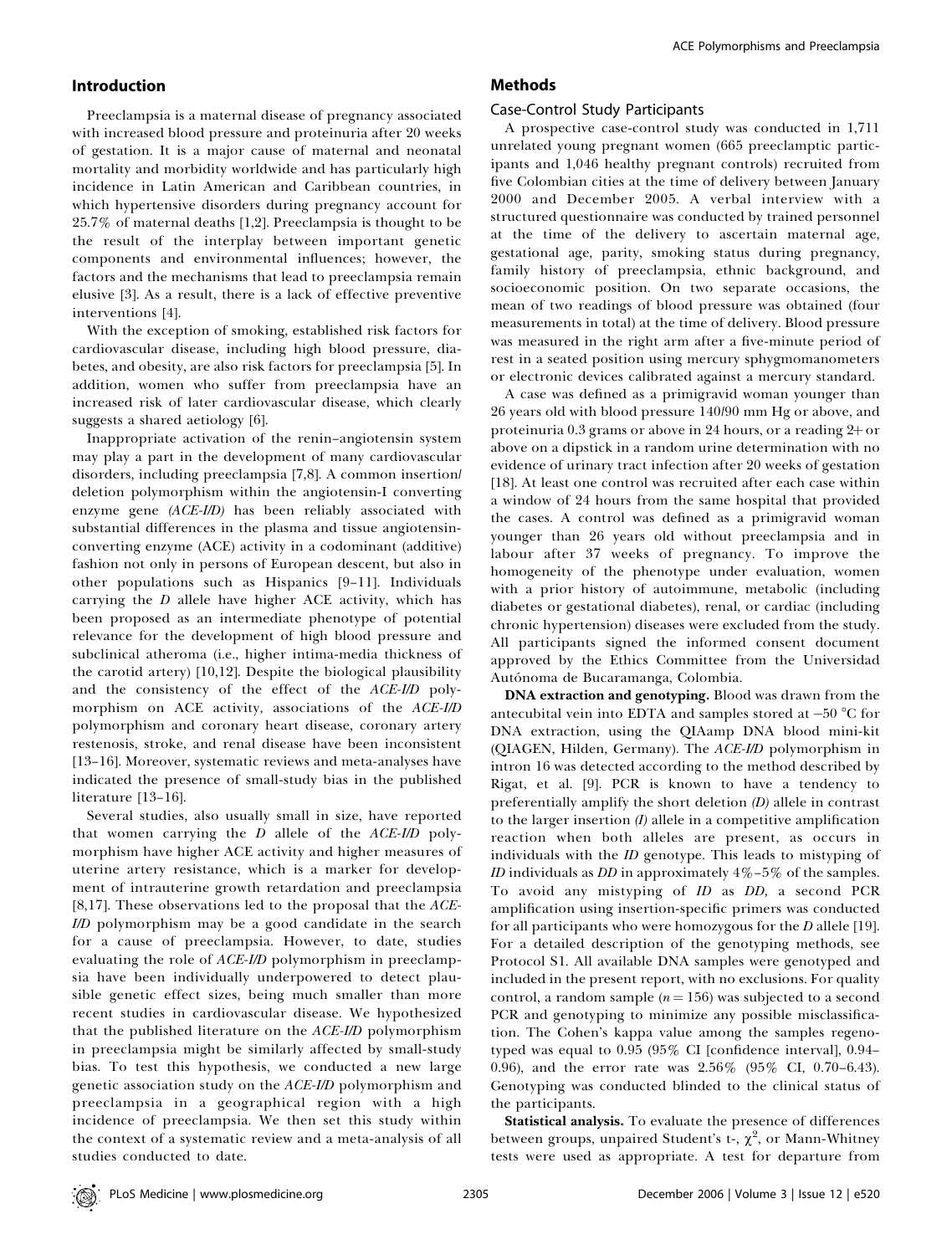| Category                       | Variable                             | Cases ( $n = 665$ ) | Controls ( $n = 1.046$ ) | p-Value |
|--------------------------------|--------------------------------------|---------------------|--------------------------|---------|
|                                |                                      |                     |                          |         |
| <b>Ethnic background</b>       | European descent                     | 63 (9.5%)           | 141 (13.5%)              |         |
|                                | African American                     | 117 (17.6%)         | 176 (16.3%)              |         |
|                                | Native American                      | $9(1.4\%)$          | $11(1.1\%)$              |         |
|                                | Mixture                              | 476 (71.6%)         | 718 (68.6%)              | 0.092   |
| Socioeconomic                  | Low socioeconomic status             | 585/642 (91.1%)     | 922/1,011 (91.2%)        | 0.958   |
| Maternal                       | Maternal age (y)                     | $19.0 \pm 2.9$      | $18.7 \pm 2.6$           | 0.013   |
|                                | Smoking during pregnancy             | 11/660 (1.7%)       | 37/1,045 (3.5%)          | 0.023   |
|                                | Systolic blood pressure (mm Hg)      | $146.1 \pm 12.1$    | $110.9 \pm 9.2$          | < 0.001 |
|                                | Diastolic blood pressure (mm Hg)     | $96.5 \pm 8.1$      | 68.1 $\pm$ 7.1           | < 0.001 |
|                                | Multiple pregnancy                   | 19/663 (2.9%)       | 4/1,038 (0.4%)           | < 0.001 |
|                                | Gestational age at delivery (wk)     | $37.0 \pm 3.6$      | $39.2 \pm 1.2$           | < 0.001 |
| Maternal ACE-I/D genotype      | DD                                   | 140 (21.1%)         | 230 (22.0%)              |         |
|                                | ID                                   | 382 (57.4%)         | 607 (58.0%)              | 0.72    |
|                                | $^{\prime\prime}$                    | 143 (21.5%)         | 209 (20.0%)              |         |
| Allele frequency               | D                                    | 662 (49.8%)         | 1,067 (51.0%)            |         |
|                                |                                      | 668 (50.2%)         | 1,025 (49.0%)            | 0.483   |
| <b>Newborn characteristics</b> | Newborn weight (q)                   | $2,626 \pm 730$     | $3,126 \pm 434$          | < 0.001 |
|                                | Newborn height (cm)                  | $46.9 \pm 4.6$      | $49.6 \pm 2.4$           | < 0.001 |
|                                | Low $(< 7)$ Apgar score at first min | 83/671 (12.4%)      | 67/1,025 (6.5%)          | < 0.001 |
|                                | Low $(< 7)$ Apgar score at fifth min | 34/671 (5.1%)       | 5/1,024 (0.5%)           | < 0.001 |

#### Table 1. Maternal and Neonatal Characteristics of the Sample Studied

Data are presented as  $n$  (%) or mean  $\pm$  SD. doi:10.1371/journal.pmed.0030520.t001

Hardy-Weinberg equilibrium was performed by  $\chi^2$  analysis. The principal a priori hypothesis was that the association between the ACE-I/D polymorphism and preeclampsia follows an additive model according to the number of D alleles. The additive ''per-allele'' model (in a log-scale) was based on the effect of the ACE-I/D variant on its intermediate phenotype (ACE activity), established in large studies and overviews as being a reliable association [10]. However, recessive and dominant models and multiple pairwise comparisons (ID versus  $II$  and  $DD$  versus  $II$ ) were also evaluated for completeness as secondary outcomes.

Multivariate analysis using logistic regression methods was also conducted to control for potential confounders (maternal age, ethnic background, place of birth of the women, recruitment centre, socioeconomic position, urinary or vaginal infections during pregnancy, and smoking status during pregnancy).

To explore the prior hypothesis that the genotypic odds ratio (OR) is greater in women with an enriched phenotype, an analysis using an additive model was repeated for women stratified according to the presence of family history of preeclampsia (positive versus negative family history in mother or sisters), and disease severity with severe preeclampsia being defined as blood pressure above 160/110 mm Hg or proteinuria of 5 grams or more in 24 hours, eclampsia, or the HELLP syndrome. For these analyses 99% CIs were used to make some allowance for their exploratory nature. All statistical analyses were conducted using Stata, Version 9 (Stata Corporation, College Station, Texas, United States).

## Meta-Analysis

Search strategy and selection criteria. Electronic databases (MEDLINE, EMBASE, LILACS, KoreaMed, and Google Scholar) were searched up to February 2006 for all genetic association studies evaluating the ACE-I/D polymorphism and preeclampsia in humans in all languages. The search strategy contained both medical subject heading terms and text words as follows: ''angiotensin-converting enzyme'' or "ACE" or "peptidyl-dipeptidase A," in combination with "pre-eclampsia" or "preeclampsia" or "pregnant hypertensive disorders'' or ''pregnancy hypertension,'' and combined with ''genetic'' or ''polymorphism(s)'' or ''mutation'' or "genotype" or "gene(s)." No limits were used in the search strategy. We searched for any additional studies in the references of all identified publications, including previous relevant meta-analyses, and used the MEDLINE option ''related articles'' for all the relevant papers.

For inclusion, studies had to involve unrelated women and examine the association between the ACE-I/D polymorphism and preeclampsia. Studies published as full-length articles or letters in peer-reviewed journals in any language were included, as well as abstracts taken from reference lists of identified publications. Authors were contacted (on at least three occasions) to obtain information on the genotype frequency by case-control status and by disease severity (severe and nonsevere preeclampsia), the use of blinding of genotyping staff to clinical status, the definition of outcomes, and, in a few cases, to clarify possible overlapping of study results. A positive reply was obtained in 15 out of 21 study authors contacted.

Data extraction. The following information was extracted (entered into databases by two of the authors, JPC and MCP) from each study and disagreements resolved by consensus: year of publication, total cases, total controls, number of individuals by each genotype, study design, source of controls, matching variable, thresholds used to define preeclampsia, country of origin, ethnicity,  $\chi^2$  goodness of fit for Hardy-Weinberg equilibrium and its  $p$ -value, use of blinding, mean age of participants, frequency of nulliparous women, and main exclusion criteria. In the few instances in which genotype frequencies provided by the investigators in tabular data differed slightly from published figures, the tabular data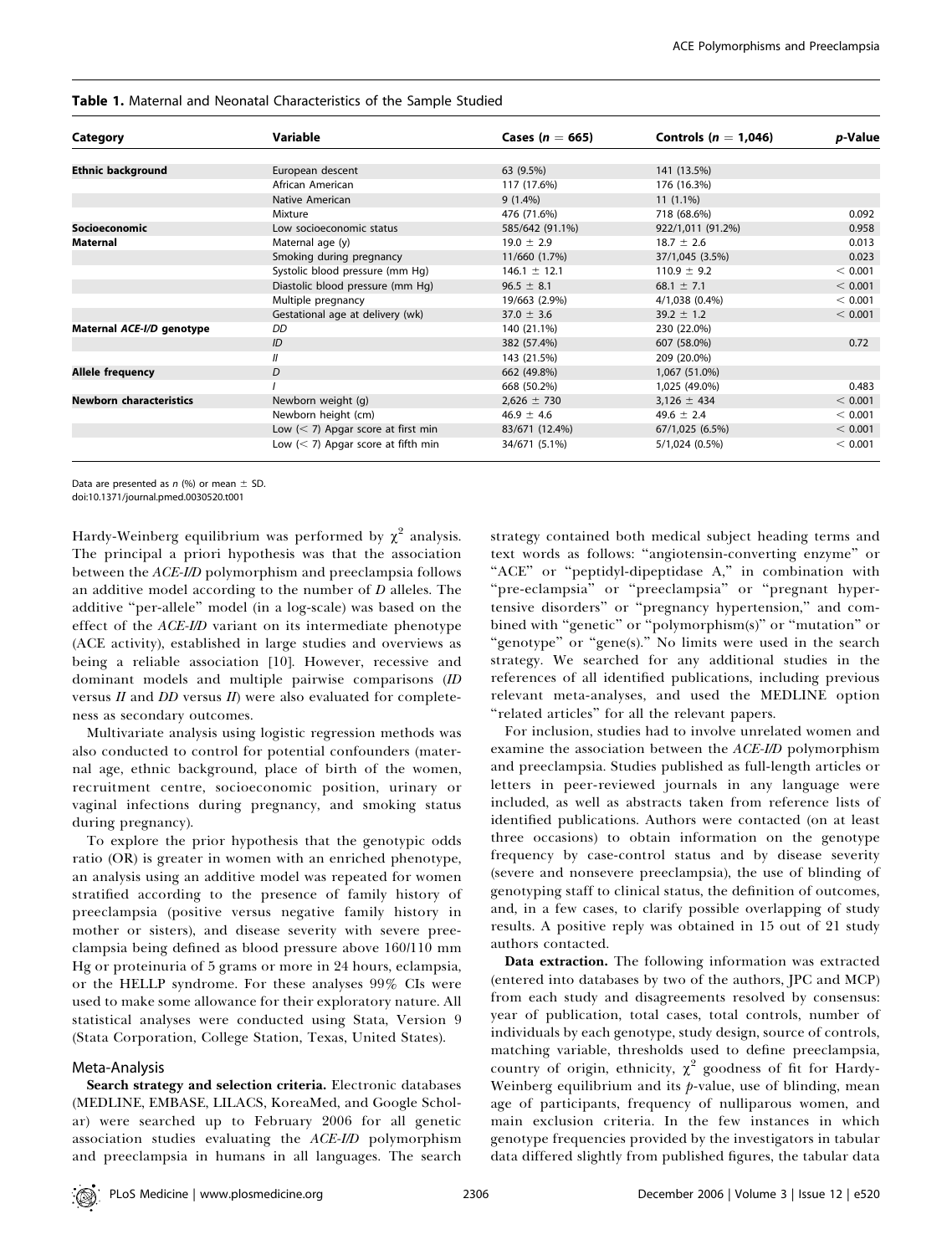| <b>Association</b>                                             | Unadjusted OR (95% CI) | Model-1 OR (95% CI) | Model-2 OR (95% CI)  |
|----------------------------------------------------------------|------------------------|---------------------|----------------------|
| Dominant model (D-carriers <sup>a</sup> versus II)             | $0.91(0.71 - 1.17)$    | $0.86(0.67-1.11)$   | $0.84(0.65 - 1.09)$  |
| Recessive model (DD <sup>a</sup> versus <i>I</i> -carriers)    | $0.95(0.75-1.21)$      | $0.93(0.72 - 1.18)$ | $0.92(0.71 - 1.18)$  |
| Additive model (per- in increase in $D$ -allele <sup>a</sup> ) | $0.95(0.81 - 1.10)$    | $0.92(0.78 - 1.07)$ | $0.90(0.77 - 1.06)$  |
| Pairwise comparisons, ID <sup>a</sup> versus II                | $0.83(0.65-1.06)$      | $0.87(0.67-1.13)$   | $0.85(10.65 - 1.12)$ |
| Pairwise comparisons, DD <sup>a</sup> versus II                | $0.81(0.60 - 1.08)$    | $0.83(0.60-1.16)$   | $0.82(0.59 - 1.14)$  |

Table 2. Estimate of the Effect of the ACE-I/D Polymorphism on Preeclampsia Risk Modeled with Logistic Regression

Model-1: Adjusted by maternal age, ethnicity, recruitment centre, and place of birth. Model-2: Previous variables plus socioeconomic status, infections during pregnancy (urinary or vaginal), and smoking status during pregnancy.

<sup>a</sup>The genotype or allele considered at risk.

doi:10.1371/journal.pmed.0030520.t002

were used. Women with gestational hypertension were excluded from the present meta-analysis in order to improve the homogeneity of phenotype between studies.

Statistical analysis. Data were analysed using Stata 9. The genetic model to be considered as the priori hypothesis was an additive model, following the considerations previously described for the case-control study. Secondary analyses involved ORs for other genetic models of inheritance such as recessive, dominant, and pairwise comparisons of the different genotypes. For all the models used, the D allele was considered the one at risk. For the additive or per-allele model, the OR was compared between cases and controls by assigning scores for different genotype groups and calculating ORs by logistic regression. We calculated the random effect summary OR and CIs for each polymorphism. To make some allowance for multiple comparisons 99% CIs were used for individual studies, and 95% CIs were reserved for the combined estimates. The inverse variance-weighted method was used to calculate the summary OR [20]. Heterogeneity was assessed by the DerSimonian and Laird  $Q$  test and  $I^2$  was used as a measure to describe the percentage of variability in point estimates that was due to heterogeneity rather than sampling error [20]. Sources of between-study heterogeneity were explored using random effect metaregression models with restricted maximum likelihood estimation. The prespecified characteristics for assessment of sources of inter-study heterogeneity were: Study size (number of cases: <100, 100– 200, and  $\geq$ 200); blinding of genotyping staff (blinded, unblinded, or unknown); disease severity (severe versus nonsevere preeclampsia); ethnicity of women evaluated (of European descent, Asian, Hispanic, Afro-Caribbean, and others); preeclampsia definition (adequate versus unclear); and publication language (English– versus non-English– language journals). Funnel plots of the effect estimate against the sample size, Egger regression asymmetry test, and a weighted (by the inverse of the variance of the estimate) linear fixed regression of the log OR against the inverse of the sample size (linear-regression model) were used to evaluate small-study effects [20,21]. To evaluate stability over time of the effect estimate, cumulative meta-analysis using random effect models was conducted [20].

## Results

#### Case-Control Study

Clinical and demographic data of the cases and controls are shown in Table 1. There were no significant differences in maternal age, ethnic background, and socioeconomic posi-

tion between cases and controls (Table 1). Expected differences in maternal blood pressure, parity, and newborn weight and condition were recorded.

The distribution of the ACE-I/D genotypes and allelic frequencies were not significantly different according to the case-control status (Table 1). Genotype frequencies according to the ethnic group and by recruitment centre are reported in ''Appendix Table I'' in Protocol S1. An additive model (per-D-allele) revealed a null association between the ACE-I/D variant and preeclampsia risk (crude OR =  $0.95$  [95% CI, 0.81–1.10]). Adjusting for maternal age, ethnicity, recruitment centre, and place of birth, aimed to minimize the effect of possible population admixture, did not change the estimate of the effect (model-1 OR =  $0.92$  [ $95\%$  CI, 0.78-1.07]). A similar result was obtained after further adjustment for additional potential confounders such as socioeconomic position, presence of urinary or vaginal infections during pregnancy, and smoking status during pregnancy (model-2  $OR = 0.90$  [95% CI, 0.77-1.06]). ORs for other genetic models of inheritance also yielded a null association (Table 2). Prespecified exploratory subgroup analyses indicated that with the exception of family history of preeclampsia (positivehistory OR = 1.30 [99% CI, 0.75–2.26] versus negative-history OR =  $0.86$  [99% CI, 0.68-1.10]; *p*-value for heterogeneity equal to 0.07), no substantial heterogeneity of the genetic effect size was observed for any of the subgroups (Figure 1). Additionally, stratified analysis by recruitment centre according to the conformity with Hardy-Weinberg equilibrium yielded similar, null results (see ''Appendix Table II'' in Protocol S1).

#### Meta-Analysis

A total of 30 genetic association studies, including the present study, evaluating the ACE-I/D gene variant and preeclampsia risk were identified [17,22–49]. We excluded eight out of 30 studies for one or more of the following reasons: two in which duplication or partial overlapping of reported data were considered likely [43,44]; three in which the outcome evaluated was solely gestational hypertension [45–47]; one in which relevant data were not reported and could not be obtained from study authors [48]; one that only recruited women with previous preeclampsia [17]; and one in which the sampling frame was based on the ACE-I/D genotype [49]. A total of 22 genetic association studies including 2,596 cases and 3,828 controls were included in the present metaanalysis (Tables 3 and 4) [22–42]. Out of the 22 studies, nine were conducted with Asian participants, eight with partic-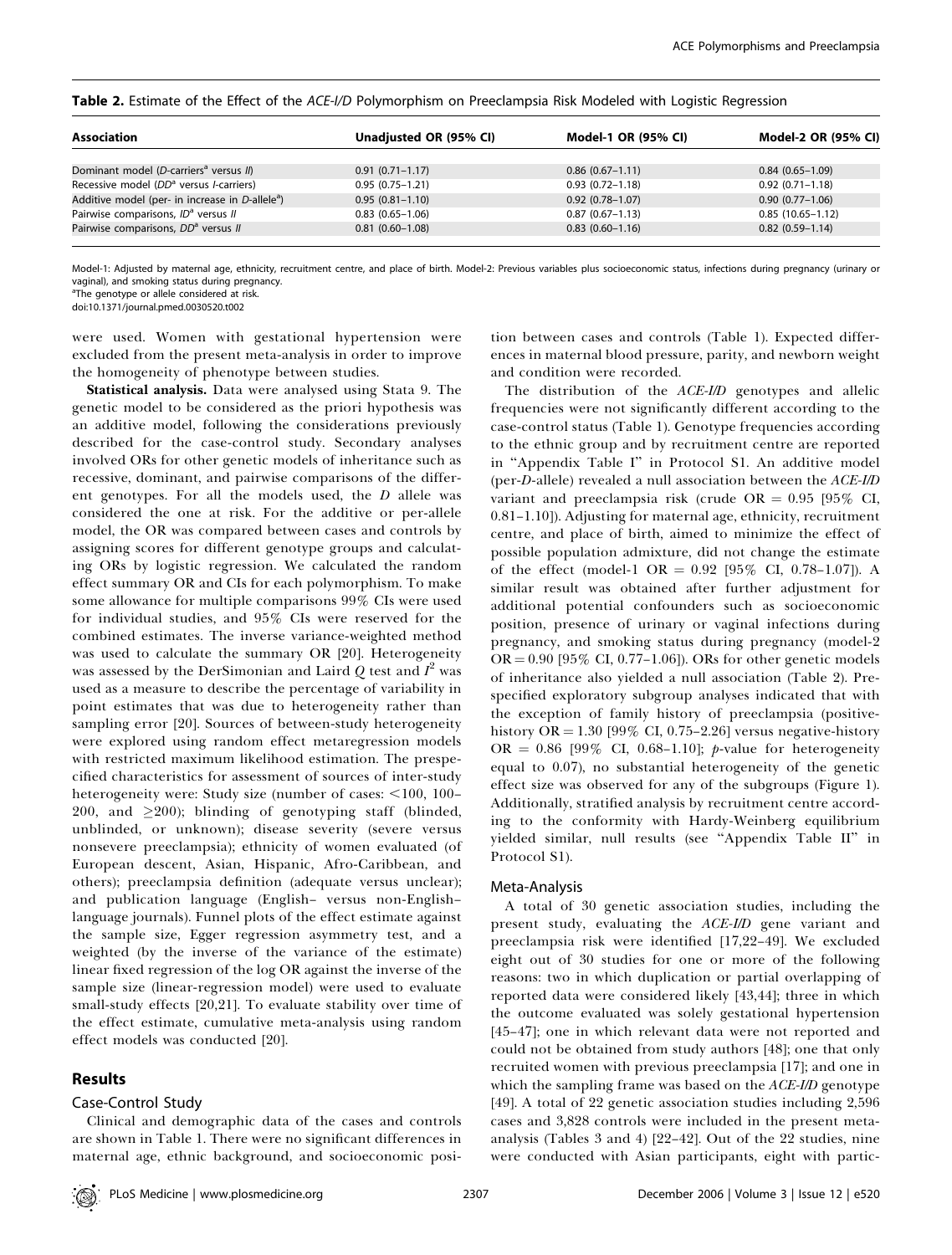



ipants of European descent, two with African Americans, two with more than one ethnic group, and one with South Asians.

The OR under an additive model for preeclampsia was 1.26  $(95\% \text{ CI}, 1.07-1.49; p = 0.006)$  (Figure 2). However, there was evidence of substantial between-study heterogeneity ( $I^2$  =  $75.1\%$ ,  $\chi_{21}^2$  = 84.23,  $p_{\rm Het}$  < 0.0001). Study characteristics such as blinding of genotyping staff, publication language, preeclampsia definition, and disease severity explained little of the heterogeneity (Figure 3). A stratified analysis by study size, evaluated as the number of cases in each study  $\left( \leq 100, \right)$ 100-200, and  $\geq$ 200), showed a diminished effect as the study size increased ( $\chi_2^2 = 16.95$ ,  $p_{\text{Het}} = 0.0002$ ) (Figure 3). Analogous results were obtained when different cutoff points  $($  < 100, 100-500, and  $\geq$  500) for the number of cases were used ( $\chi_2^2 = 18.51$ ,  $p_{\text{Het}} = 0.00009$ ). Similarly, stratifying by ethnicity indicated that studies conducted in Asian populations tended to have a larger ORs ( $\chi_5^2 = 14.4$ ,  $p_{\text{Het}} = 0.007$ ). These findings might be explained by the fact that eight out of the nine studies conducted in Asian populations had fewer than 100 cases in each study. The funnel plot including all studies was asymmetric, and the Egger's test ( $p = 0.06$ ) and the linear regression model ( $p = 0.003$ ) suggested the presence of an excess of small studies with more positive results, predominately of studies published in non-English–language journals (Figure S1; see Protocol S1 for details). A cumulative synthesis of ACE-I/D variants and preeclampsia revealed substantial instability of the genetic effect over time, with studies published between 1996 and 1997 demonstrating the most protective effect, immediately followed by studies published in 1998 and 1999 indicating the most significant results in the opposite direction. Then, the effect size is seen to attenuate gradually over time toward a null association with the accumulation of more data (Figure S2; see Protocol S1 for details). Genotypic ORs under other genetic models of inheritance are outlined in Table 5.

# Discussion

The current meta-analysis, which includes new data from the largest case-control study to date, represents the most comprehensive evaluation of the ACE-I/D variant in preeclampsia. Although a pooled per-allele OR suggested evidence of an increase in the risk of preeclampsia of 1.26 (95% CI, 1.07–1.49), the robustness of this summary estimate is uncertain. First, our study found a null association of the ACE-I/D variant with preeclampsia. Moreover, there was no substantial evidence of a positive effect in any of the subgroups in the prespecified analyses. Second, the metaanalysis revealed diminishing summary risk estimate as study size increased (Figure 3), regardless of the arbitrary cutoff points used to define the categories. This result is concordant with the results of several statistical tests used to evaluate the presence of small-study bias (Egger's test  $p = 0.06$  and linearregression model test  $p = 0.003$ . Furthermore, since only the published literature was included, it is possible that including unpublished studies (which more often provide evidence of negative or null effects) would have provided additional evidence of small-study bias. Taken together, these findings point to small-study bias as a potential explanation for the results observed in the meta-analysis. Discrepant findings from large and small studies are not new in the field of genetics of complex disorders [50]. When present, discrepancy of genetic effects sizes may be due to multiple causes such as genuine heterogeneity, data manipulation and fabrication, study quality, or publication bias. A form of publication bias relevant to the current report is within-study reporting bias. Because of the facility of measuring multiple genetic markers in a study, significant positive and negative associations (sometimes arising from multiple testing) are more likely to be published early rather than late. Results from the cumulative meta-analysis support this as one possible explanation, which has been referred to as the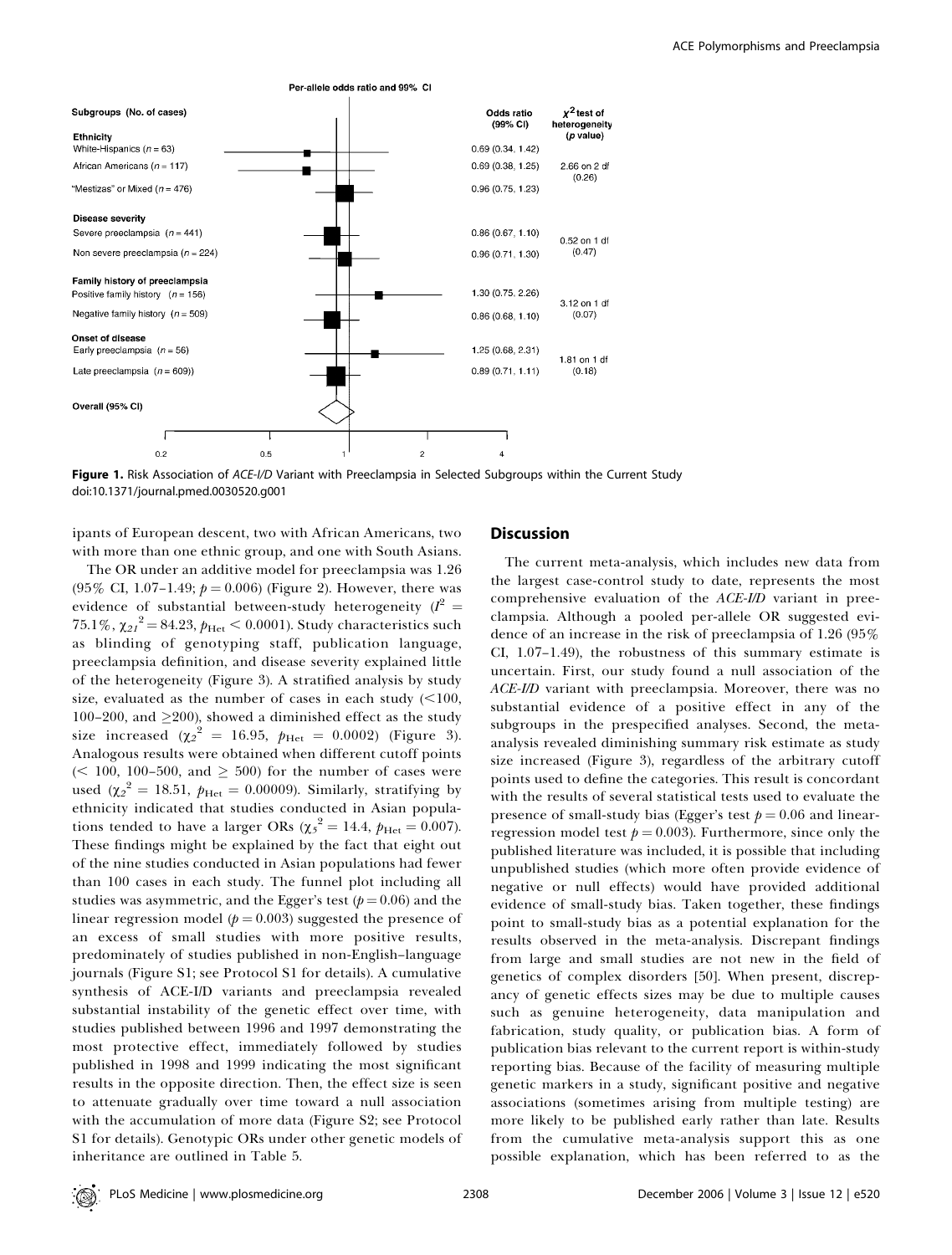Table 3. Characteristics of Published Studies of the Association between the ACE-I/D Polymorphism and Preeclampsia Included in the Meta-Analysis

| Reference                         |          | Year Total Total |      | Total<br>Size | DD<br>Cases, n | ID<br>Cases, n   | Ш<br>Cases, n  | DD<br>Cases Controls Sample Genotype Genotype Genotype Genotype | ID<br>Genotype<br>Controls, n Controls, n Controls, n | Ш<br>Genotype | <b>Design</b>      |
|-----------------------------------|----------|------------------|------|---------------|----------------|------------------|----------------|-----------------------------------------------------------------|-------------------------------------------------------|---------------|--------------------|
| Bai [22]                          | 2002     | 81               | 199  | 280           | $\bf 8$        | 38               | 35             | 31                                                              | 83                                                    | 85            | Case-control       |
| Bouba [23]                        | 2003     | 41               | 102  | 143           | 17             | 19               | 5              | 29                                                              | 52                                                    | 21            | Case-control       |
| Choi H [24]                       | 2004     | 90               | 98   | 188           | 33             | 34               | 23             | 14                                                              | 51                                                    | 33            | Case-control       |
| Dizon-Townson [25]                | 1995 124 |                  | 200  | 324           | 49             | 42               | 33             | 65                                                              | 98                                                    | 37            | Case-control       |
| Galao [26]                        | 2004     | 51               | 71   | 122           | 16             | 23               | 12             | 21                                                              | 33                                                    | 17            | Case-control       |
| Gurdol [27]                       | 2004     | 95               | 89   | 184           | 47             | 31               | 17             | 31                                                              | 37                                                    | 21            | Case-control       |
| Heiskanen [28]                    | 2001 133 |                  | 115  | 248           | 43             | 59               | 31             | 31                                                              | 58                                                    | 26            | Case-control       |
| Kaur [29]                         | 2005     | 50               | 50   | 100           | 30             | 14               | 6              | 15                                                              | 26                                                    | 9             | Case-control       |
| Kim [30]                          | 2004     | 98               | 110  | 208           | 26             | 36               | 36             | 25                                                              | 52                                                    | 33            | Case-control       |
| Kobashi [31]                      | 2005 122 |                  | 291  | 413           | 19             | 52               | 51             | 35                                                              | 136                                                   | 120           | Case-control       |
| Levesque [32]                     | 2004 174 |                  | 306  | 480           | 50             | 92               | 32             | 97                                                              | 151                                                   | 58            | Nested case-contol |
| Mingwei [33]                      | 1998     | 35               | 25   | 60            | 23             | $\overline{7}$   | 5              | $\overline{2}$                                                  | 10                                                    | 13            | Case-control       |
| Morgan [34]                       | 1999     | 73               | 83   | 156           | 23             | 31               | 19             | 25                                                              | 36                                                    | 22            | Case-control       |
| Mozgovaia [35]                    | 2000     | 45               | 73   | 118           | 21             | 14               | 10             | 28                                                              | 37                                                    | 8             | Case-control       |
| Roberts [36]                      | 2004 391 |                  | 338  | 729           | 183            | 164              | $44\,$         | 152                                                             | 142                                                   | 44            | Case-control       |
| Roh [37]                          | 1997     | 36               | 115  | 151           | $\overline{4}$ | 11               | 21             | 14                                                              | 62                                                    | 39            | Case-control       |
| Seremak-Mrozikiewicz [38] 2000    |          | 25               | 110  | 135           | 16             | $\overline{7}$   | $\overline{2}$ | 34                                                              | 61                                                    | 15            | Case-control       |
| Serrano et al.<br>(present study) | 2006 665 |                  | 1046 | 1711          | 140            | 382              | 143            | 230                                                             | 607                                                   | 209           | Case-control       |
| Tamura [39]                       | 1996     | 12               | 179  | 191           | $\overline{3}$ | $\boldsymbol{6}$ | $\mathsf 3$    | 63                                                              | 82                                                    | 34            | Cohort             |
| <b>Wang</b> [40]                  | 2004     | 99               | 54   | 153           | 42             | 37               | 20             | 14                                                              | 16                                                    | 24            | Case-control       |
| Watanabe [41]                     | 2001     | 96               | 96   | 192           | 13             | 48               | 35             | $10$                                                            | 40                                                    | 46            | Case-control       |
| Zhou [42]                         | 1999     | 60               | 78   | 138           | 39             | 12               | 9              | 8                                                               | 32                                                    | 38            | Case-control       |

<sup>a</sup>Studies on which the reporting of the criteria to define preeclampsia was unclear. Results from these studies were compared against the others in Figure 3.<br><sup>8</sup>Definition used from a posterior manuscript from the same au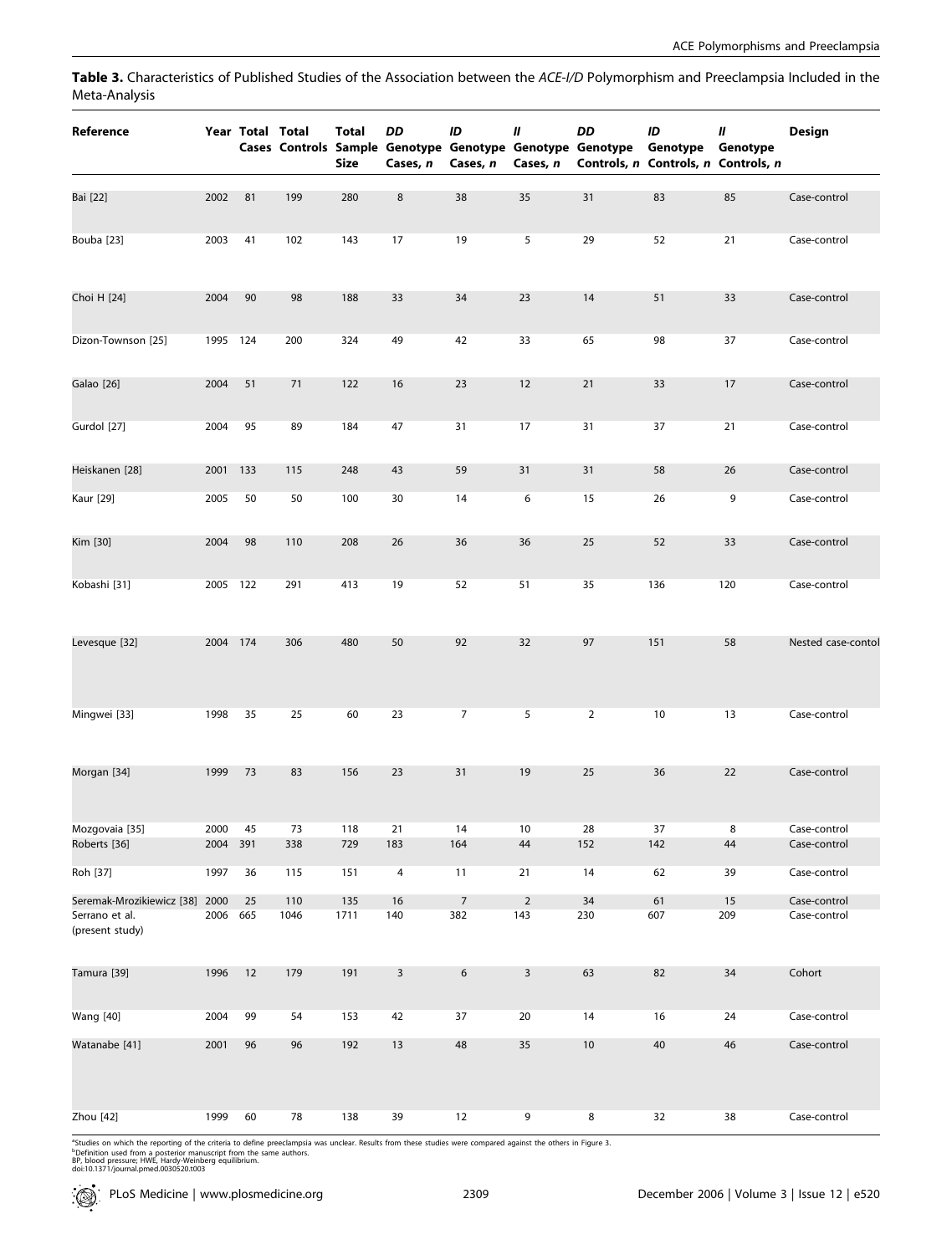# Table 3. Extended.

| Reference                         | Source of<br><b>Controls</b>                                                                                                                            | <b>Matching</b><br>Variable                                                                    | Threshold<br>(mm Hg) | Systolic BP Diastolic BP Proteinuria<br><b>Threshold</b><br>(mm Hg) | <b>Threshold</b>                                                                                                                      |
|-----------------------------------|---------------------------------------------------------------------------------------------------------------------------------------------------------|------------------------------------------------------------------------------------------------|----------------------|---------------------------------------------------------------------|---------------------------------------------------------------------------------------------------------------------------------------|
| Bai [22]                          | Normal pregnant women                                                                                                                                   | Maternal age                                                                                   | 140                  | 90                                                                  | Not specified                                                                                                                         |
| Bouba [23]                        | Normotensive pregnant women<br>who had undergone at least two<br>pregnancies with no history of<br>preeclampsia                                         | None                                                                                           | 140                  | 90                                                                  | >300 mg/l in a random<br>specimen or an excretion<br>of $>$ 300 mg per 24 h<br>after 20 wk of gestation.                              |
| Choi H [24]                       | Normotensive volunteers randomly recruited<br>from the Obstetric Service at the Samsung<br>Cheil Hospital                                               | Maternal age                                                                                   | 140                  | 90                                                                  | $>$ 1 g/l (or 2+ dipstick)<br>in random urine                                                                                         |
| Dizon-Townson [25]                | Referred to only as "controls"                                                                                                                          | None                                                                                           | 140                  | 90                                                                  | $>$ 500 mg of protein in<br>24 h or a new 3 dipstick<br>without infection <sup>b</sup>                                                |
| Galao [26]                        | Normotensive pregnancy under medical assistance                                                                                                         | None                                                                                           | 140                  | 90                                                                  | $> 300$ mg/24 h                                                                                                                       |
| Gurdol [27]                       | 50 participants were complication-free-pregnancies.<br>The remaining 39 women were normotensive with<br>$\geq$ 2 pregnancies unaffected by preeclampsia | None                                                                                           | 140                  | 90                                                                  | $>$ 300 mg/l in a 24-h<br>collection                                                                                                  |
| Heiskanen [28]                    | Women who delivered at Kuopio University Hospital                                                                                                       | None                                                                                           | 140                  | 90                                                                  | $>$ 300 mg of urinary<br>protein in 24 h                                                                                              |
| Kaur [29]                         | Normotensive primigravidae who<br>were followed till delivery                                                                                           | Gestation and<br>maternal age                                                                  | 140                  | 90                                                                  | $> 0.3$ g/l                                                                                                                           |
| Kim [30]                          | Randomly selected nulliparous and parous women<br>who were not affected by preeclampsia in the<br>pregnancy progressing to >20 weeks' gestation         | None                                                                                           | 140                  | 90                                                                  | $> 300$ mg/24 h                                                                                                                       |
| Kobashi [31]                      | Randomly selected from healthy pregnant women                                                                                                           | None                                                                                           | 140                  | 90                                                                  | 30 mg/dl $(1+$ on a<br>dipstick) or greater                                                                                           |
| Levesque [32]                     | Normotensive nulliparous women attending a<br>tertiary perinatal center                                                                                 | Maternal age,<br>gestational age,<br>body mass index,<br>and month of the<br>year at delivery. | Not<br>specified     | 90                                                                  | $\geq$ 0.3 g/l in a 24-h or<br>$\geq$ 1+, using Albustix                                                                              |
| Mingwei [33]                      | Control population                                                                                                                                      | None                                                                                           | Not<br>specified     | Not<br>specified                                                    | Not specified                                                                                                                         |
| Morgan [34]                       | Normotensive women recruited during the second<br>half of the pregnancy                                                                                 | None                                                                                           | 140                  | 90                                                                  | $> 300$ mg/l in 24 h<br>or $> 2+$ on dipstick<br>in a random urine<br>sample                                                          |
| Mozgovaia [35]                    | Pregnant women without obvious somatic pathology                                                                                                        | None                                                                                           | 140                  | 90                                                                  | $\geq$ 0.3 g/l in a 24 h                                                                                                              |
| Roberts [36]                      | Healthy pregnant normotensive participants who<br>had delivery normally beyond 37th week of gestation                                                   | None                                                                                           | 140                  | 90                                                                  | $1+$ on dipstick after<br>34 wk of gestation                                                                                          |
| Roh [37]                          | Normal population                                                                                                                                       | None                                                                                           | 140                  | 90                                                                  | $> 300$ mg/24 h                                                                                                                       |
| Seremak-Mrozikiewicz [38]         | Healthy pregnant women                                                                                                                                  | None                                                                                           | 160                  | 110                                                                 | $>$ 5 g in 24 h                                                                                                                       |
| Serrano et al.<br>(present study) | Healthy normotensive pregnant women at delivery<br>from the same hospitals where cases were recruited                                                   | None                                                                                           | 140                  | 90                                                                  | $>$ 0.3 g in 24 h, or<br>$> 2+$ reading on<br>dipstick in a random<br>sample                                                          |
| Tamura [39]                       | Pregnant women enrolled in a clinical trial who did<br>not develop preeclampsia or pregnancy induced hypertension                                       | None                                                                                           | 140                  | 90                                                                  | Referred to as<br>proteinuria (not<br>threshold reported)                                                                             |
| <b>Wang</b> [40]                  | Normal pregnant women                                                                                                                                   | None                                                                                           | Not<br>specified     | Not<br>specified                                                    | Not specified                                                                                                                         |
| Watanabe [41]                     | Healthy pregnant volunteers                                                                                                                             | Maternal age                                                                                   | 160                  | 110                                                                 | $\geq$ 5 g in a 24-h collection<br>or $\geq$ 3+ on dipstick<br>testing of two random<br>urine samples collected<br>at least 4 h apart |
| Zhou [42]                         | Healthy pregnant women                                                                                                                                  | None                                                                                           | Not<br>specified     | Not<br>specified                                                    | Not specified                                                                                                                         |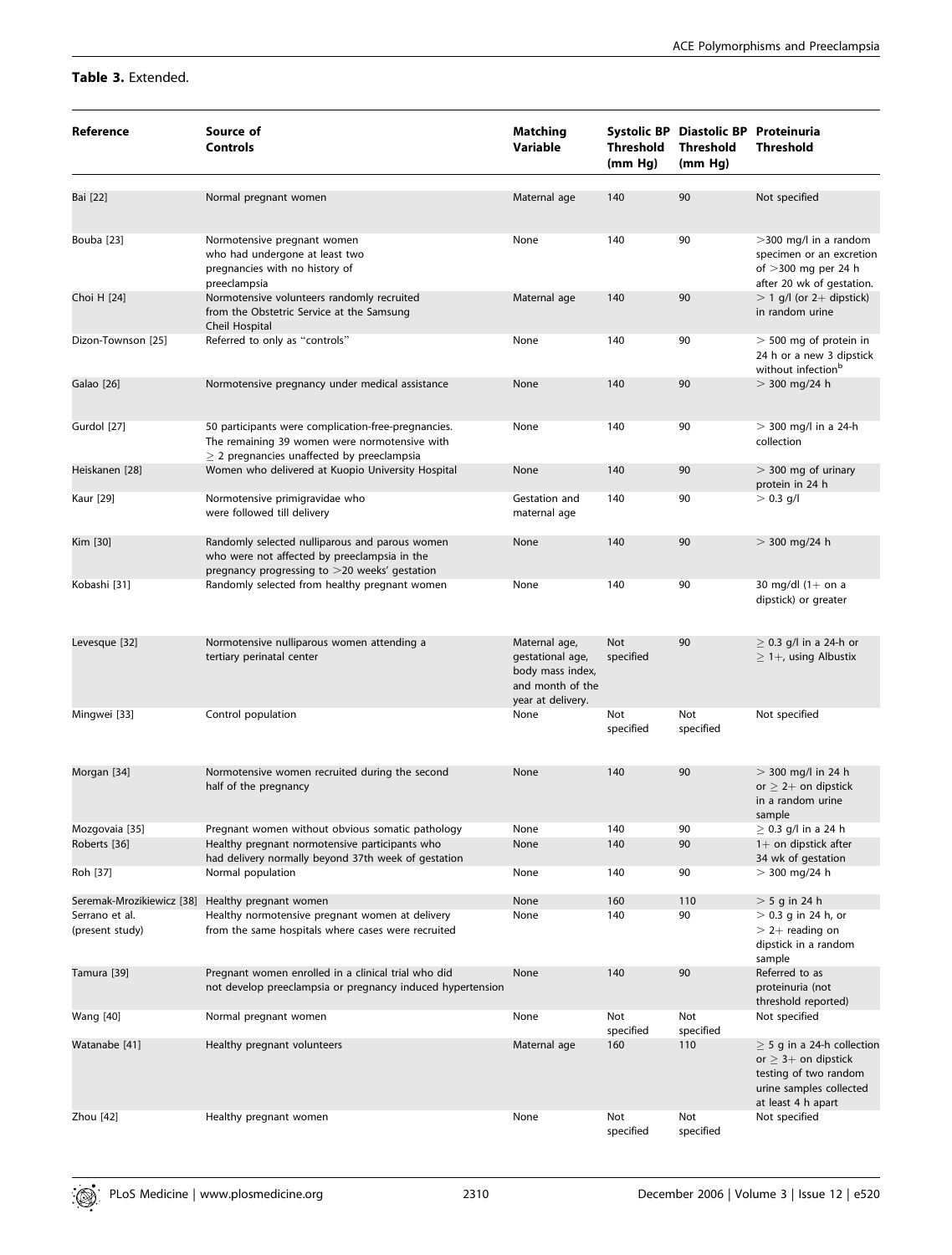# Table 3. Extended.

| Reference                         | <b>Reference Cited to</b><br><b>Define Preeclampsia</b>                                                                 | <b>Main Exclusion Criteria</b>                                                                                                           | Country                | <b>Ethnicity</b>                                                      |
|-----------------------------------|-------------------------------------------------------------------------------------------------------------------------|------------------------------------------------------------------------------------------------------------------------------------------|------------------------|-----------------------------------------------------------------------|
| Bai [22]                          | Authors referred only to:<br>"rigorous definition<br>of pre-eclampsia" <sup>a</sup>                                     | Not specified                                                                                                                            | China                  | Asian                                                                 |
| Bouba [23]                        | Not specified                                                                                                           | Preexisting cardiovascular or renal disease                                                                                              | Greece                 | European                                                              |
| Choi H [24]                       | [66]                                                                                                                    | Cardiac disease, serum creatinine<br>$>$ 150 µmol/l or the presence of<br>other systemic disease                                         | Korea                  | Asian                                                                 |
| Dizon-Townson [25]                | Not specified <sup>a</sup>                                                                                              | Not specified                                                                                                                            | <b>United States</b>   | European                                                              |
| Galao [26]                        | $[66]$                                                                                                                  | History of essential or secondary<br>hypertension, multiparous women,<br>diabetes mellitus, renal disease                                | Brazil                 | Hispanic<br>(European and<br>American Indian)                         |
| Gurdol [27]                       | Not specified                                                                                                           | Preexisting hypertension                                                                                                                 | Turkey                 | European                                                              |
| Heiskanen [28]                    | $[67]$                                                                                                                  | Chronic hypertension and multiple pregnancy                                                                                              | Finland                | European                                                              |
| Kaur [29]                         | [66]                                                                                                                    | Chronic hypertension, diabetes mellitus,<br>hyperthyroidism, sarcoidosis, chronic<br>renal disorders, collagen disorders                 | India                  | South Asian                                                           |
| Kim [30]                          | $[66]$                                                                                                                  | No chronic hypertension. No personal or<br>family history of preeclampsia<br>(only for controls)                                         | Korea                  | Asian                                                                 |
| Kobashi [31]                      | [68]                                                                                                                    | Preexisting hypertension, renal disease,<br>diabetes mellitus, amniotic fluid<br>abnormalities, fetal anomalies,<br>multiple pregnancies | Japan                  | Asian                                                                 |
| Levesque [32]                     | [69]                                                                                                                    | Preexisting secondary hypertension, preexisting<br>hypertension with superimposed preeclampsia,<br>multiple pregnancies                  | Canada                 | European                                                              |
| Mingwei [33]                      | Reported as standard criteria.<br>The authors cited a Chinese<br>textbook of obstetrics and<br>gynecology. <sup>a</sup> | Not specified                                                                                                                            | China                  | Asian                                                                 |
| Morgan [34]                       | Not specified                                                                                                           | History of essential hypertension, diabetes<br>mellitus, or chronic renal disease                                                        | United Kingdom         | European                                                              |
| Mozgovaia [35]<br>Roberts [36]    | Not specified<br>Not specified                                                                                          | Not specified<br>History of hypertension in a previous pregnancy                                                                         | Russia<br>South Africa | European<br>Afro-Caribbean                                            |
| Roh [37]                          | American College of                                                                                                     | (only for controls)<br>Not specified                                                                                                     | Korea                  | Asian                                                                 |
| Seremak-Mrozikiewicz [38]         | Obstetrics and Gynecology                                                                                               |                                                                                                                                          | Poland                 | European                                                              |
| Serrano et al.<br>(present study) | Not specified<br>$[67]$                                                                                                 | Multiparous women<br>See methods section, manuscript                                                                                     | Colombia               | Mixed (European, Hispanic,<br>Afro-Caribbean, and<br>Native American) |
| Tamura [39]                       | Not specified                                                                                                           | Hypertension, renal disease, diabetes, or<br>other significant medical complications,<br>such as heart disease                           | <b>United States</b>   | Afro-Caribbean                                                        |
| <b>Wang</b> [40]                  | Not specified $†$                                                                                                       | Not specified                                                                                                                            | China                  | Asian                                                                 |
| Watanabe [41]                     | $[71]$                                                                                                                  | History of hypertension or renal disease                                                                                                 | Japan                  | Asian                                                                 |
| Zhou [42]                         | Reported as standard criteria.<br>The authors cited a Chinese<br>textbook of obstetrics and<br>gynaecology              | Not specified                                                                                                                            | China                  | Asian                                                                 |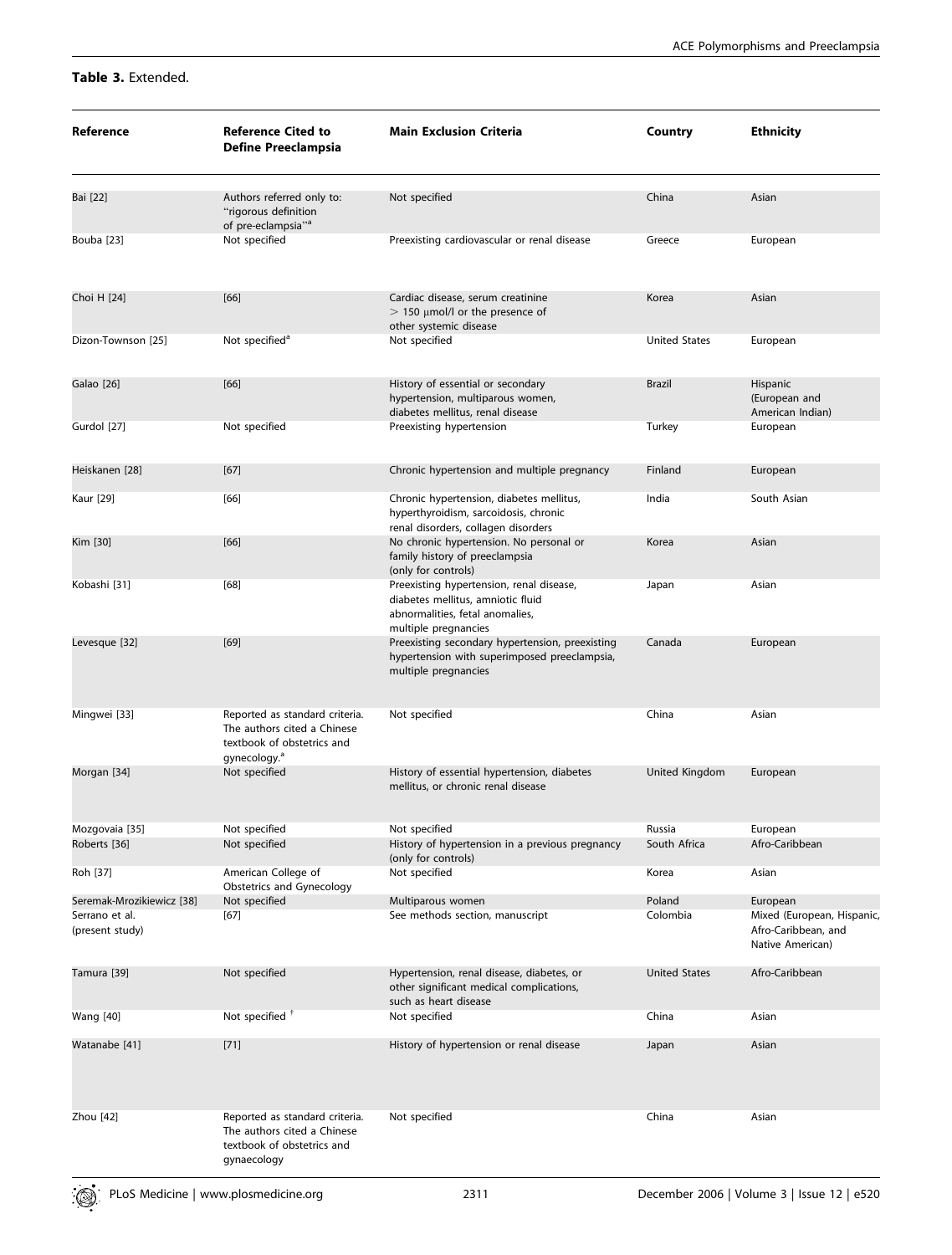|                                  | Table 4. Characteristics of Published Studies of the Association between the ACE-I/D Polymorphism and Preeclampsia Included in the Meta-Analysis |                 |                                                        |                                          |                           |                                 |                            |               |                                   |                                          |                            |                                                    |
|----------------------------------|--------------------------------------------------------------------------------------------------------------------------------------------------|-----------------|--------------------------------------------------------|------------------------------------------|---------------------------|---------------------------------|----------------------------|---------------|-----------------------------------|------------------------------------------|----------------------------|----------------------------------------------------|
| Study                            | Age, Participants Age, Controls<br><b>Mean Maternal</b>                                                                                          | Mean Maternal   | Percentage of<br>š<br>Nulliparo<br>Cases               | Percentage of<br>Nulliparous<br>Controls | Gestational<br>Age, Cases | Gestational<br>Controls<br>Age, | Language of<br>Publication | Blinding      | Confirmation<br>Genotype<br>of DD | Regenotyping<br>of a Random<br>Subsample | $\chi^2$ Value<br>HWE<br>è | Evidence for<br>Departure<br>from HWE<br>(p-Value) |
|                                  |                                                                                                                                                  |                 |                                                        |                                          |                           |                                 |                            |               |                                   |                                          |                            |                                                    |
| Bai [22]                         | 28                                                                                                                                               | 28              | Not specified                                          | Not specified                            | Not specified             | Not specified                   | Non-English                | Unknown       | Not reported                      | Not reported                             | 1.971                      | 0.160                                              |
| Bouba <sub>[23]</sub>            | $\overline{31}$                                                                                                                                  | 29              | Not specified                                          | $\circ$                                  | 34.32                     | 38.96                           | English                    | yes           | Yes                               | Not reported                             | 0.069                      | 0.793                                              |
| Choi [24]                        | 30                                                                                                                                               | $\overline{31}$ | 69                                                     | 67                                       | 36.2                      | 39.7                            | English                    | Yes           | Yes                               | Not reported                             | 0.650                      | 0.420                                              |
| Dizon-Townson [25]               | Not specified                                                                                                                                    | Not specified   | Not specified                                          | Not specified                            | Not specified             | Not specified                   | English                    | Unknown       | Yes                               | Not reported                             | < 0.000                    | 0.995                                              |
| Galao [26]                       | 21                                                                                                                                               | 25              | 100                                                    | Not specified                            | 36.2                      | 39                              | English                    | $\frac{1}{2}$ | Yes                               | Not reported                             | 0.323                      | 0.569                                              |
| Gurdol [27]                      | 28                                                                                                                                               | 27              | Not specified                                          | 56                                       | $30 - 38$                 | $30 - 38$                       | English                    | Yes           | Yes                               | Not reported                             | 2.219                      | 0.136                                              |
| Heiskanen [28]                   | Not specified                                                                                                                                    | Not specified   | Not specified                                          | Not specified                            | Not specified             | Not specified                   | English                    | Yes           | Not reported                      | Not reported                             | 0.013                      | 0.909                                              |
| Kaur [29]                        | 25                                                                                                                                               | 24              | 100                                                    | 100                                      | 35.9                      | 35.8                            | English                    | Yes           | Not reported                      | Not reported                             | 0.152                      | 0.696                                              |
| Kim [30]                         | $\overline{3}$                                                                                                                                   | $\overline{3}$  | 58.6                                                   | 48.2                                     | 36.2                      | 39                              | English                    | Yes           | Not reported                      | Not reported                             | 0.270                      | 0.603                                              |
| Kobashi [31]                     | 29                                                                                                                                               | 29              | $\mathcal{R}$                                          | 57                                       | 36.4                      | 39.1                            | English                    | Unknown       | Yes                               | Not reported                             | 0.140                      | 0.708                                              |
| Levesque [32]                    | 26                                                                                                                                               | 26              | 100                                                    | 100                                      | 36.7                      | 37.8                            | English                    | Yes           | Yes                               | Not reported                             | 0.003                      | 0.955                                              |
| Mingwei [33]                     | Not specified                                                                                                                                    | Not specified   | 100                                                    | Not specified                            | Not specified             | Not specified                   | Non-English                | Unknown       | Not reported                      | Not reported                             | 0.002                      | 0.968                                              |
| Morgan [34]                      | 29                                                                                                                                               | 28              | 84.7                                                   | $\overline{6}$                           | 35.5                      | 39.9                            | English                    | Yes           | Yes                               | Not reported                             | 1.433                      | 0.231                                              |
| Mozgovaia [35]                   | Not specified                                                                                                                                    | Not specified   | g<br>Not specifi                                       | Not specified                            | Not specified             | Not specified                   | English                    | Yes           | <b>Not reported</b>               | Not reported                             | 0.672                      | 0.412                                              |
| Roberts [36]                     | 26                                                                                                                                               | 25              |                                                        |                                          | 34.4                      | 38.8                            | English                    | $\frac{1}{2}$ | Yes                               | Not reported                             | 1.394                      | 0.237                                              |
| Roh [37]                         | Not specified                                                                                                                                    | Not specified   | Not specified                                          | Not specified                            | Not specified             | Not specified                   | Non-English                | Unknown       | Not reported                      | Not reported                             | 0661                       | 0.157                                              |
| Mrozikiewicz [38]<br>Seremak-    | 25.2                                                                                                                                             | 25.6            | $\overline{0}$                                         | Not specified                            | 36                        | 38.1                            | English                    | Yes           | Not reported                      | Not reported                             | 2.256                      | 0.133                                              |
|                                  |                                                                                                                                                  |                 |                                                        |                                          |                           |                                 |                            |               |                                   |                                          |                            |                                                    |
| (present study)<br>Serrano et al | $\overline{6}$                                                                                                                                   | $\frac{8}{2}$   | 100                                                    | $\frac{8}{2}$                            | 57                        | 39                              | English                    | Yes           | Yes                               | Yes                                      | 27.140                     | < 0.00001                                          |
| [amura [39]                      | 23                                                                                                                                               | 23              |                                                        | 53                                       | Not specified             | 38                              | English                    | Yes           | Yes                               | Not reported                             | 0.625                      | 0.429                                              |
| Wang [40]                        | Not specified                                                                                                                                    | Not specified   |                                                        | Not specified                            | Not specified             | Not specified                   | Non-English                | Unknown       | Not reported                      | Not reported                             | 8.061                      | 0.004                                              |
| Watanabe [41]                    | Not specified                                                                                                                                    | Not specified   | Not specified<br>Not specified<br>Not specified<br>100 | Not specified                            | Not specified             | Not specified                   | English                    | $\frac{1}{2}$ | Not reported                      | Not reported                             | 0.088                      | 0.766                                              |
| Zhou [42]                        | Not specified                                                                                                                                    | Not specified   |                                                        | 100                                      | Not specified             | Not specified                   | Non-English                | Unknown       | Yes                               | Not reported                             | 0.107                      | 0.743                                              |

"Blinding" column indicates whether laboratory staff was blind or not to the case-control status. All samples were genotyped by PCR.<br>HWE, Hardy-Weinberg equilibrium.<br>doi:10.1371/journal.pmed.0030520.t004 ''Blinding'' column indicates whether laboratory staff was blind or not to the case-control status. All samples were genotyped by PCR.

HWE, Hardy-Weinberg equilibrium. doi:10.1371/journal.pmed.0030520.t004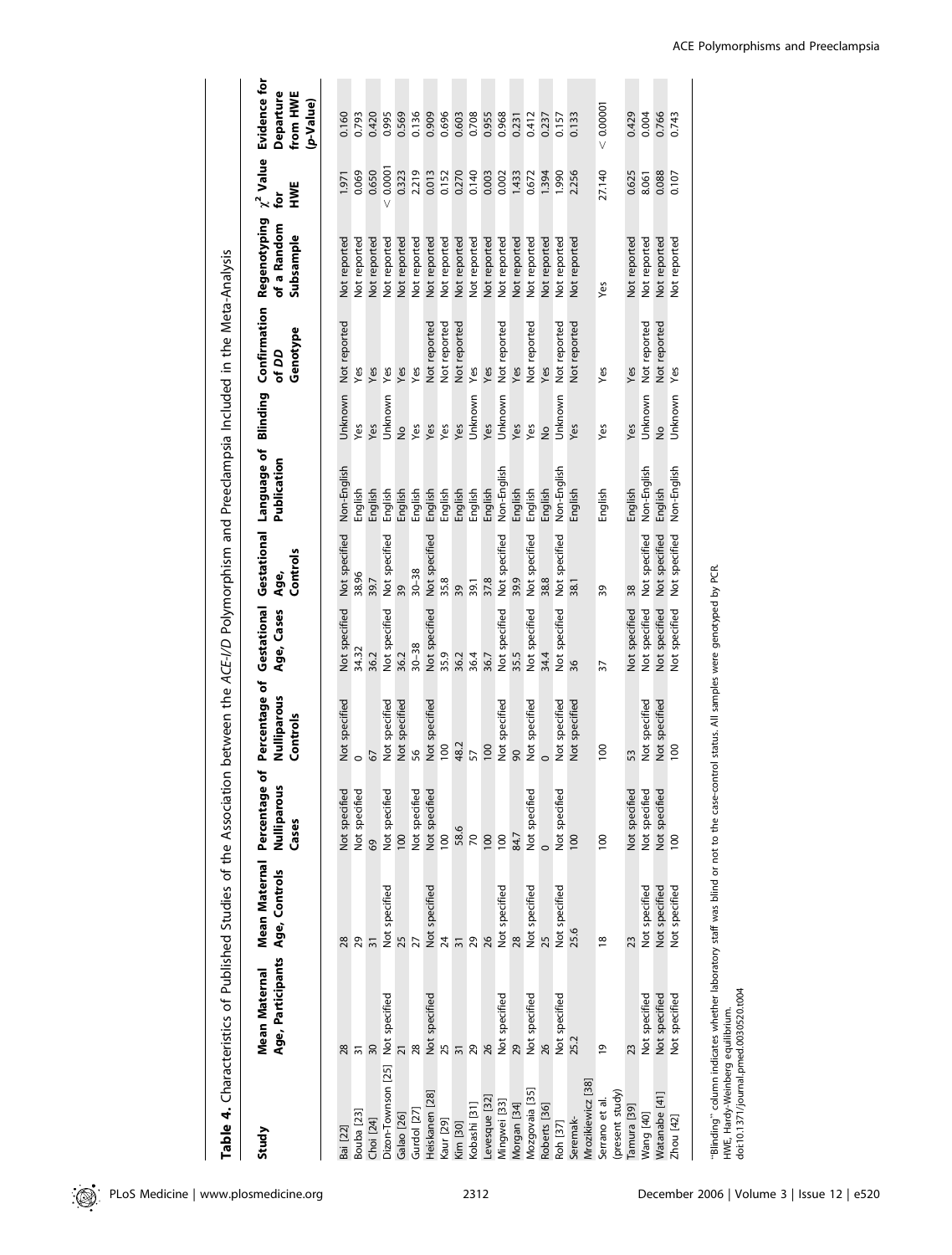

Figure 2. Meta-Analysis of Studies of ACE-I/D Polymorphism and Risk of Preeclampsia doi:10.1371/journal.pmed.0030520.g002

Proteus phenomenon [51]. Further evidence in support of the presence of within-study reporting bias is the fact that studies published in languages other than English, and in the Asian ethnic group, tend to have larger effects, findings consistent with other recent results [52].

Publication bias is increasingly being recognized as one of

the main threats to the reliability of conclusions drawn from association studies with common disease outcomes. In the setting of cardiovascular and neurological diseases, several positive gene–disease associations, usually based on metaanalysis of small studies, have been subsequently refuted by large genetic studies [13,53]. As a result, several initiatives are



Figure 3. Studies of ACE-I/D Polymorphism and Risk of Preeclampsia Grouped by Study Characteristics doi:10.1371/journal.pmed.0030520.g003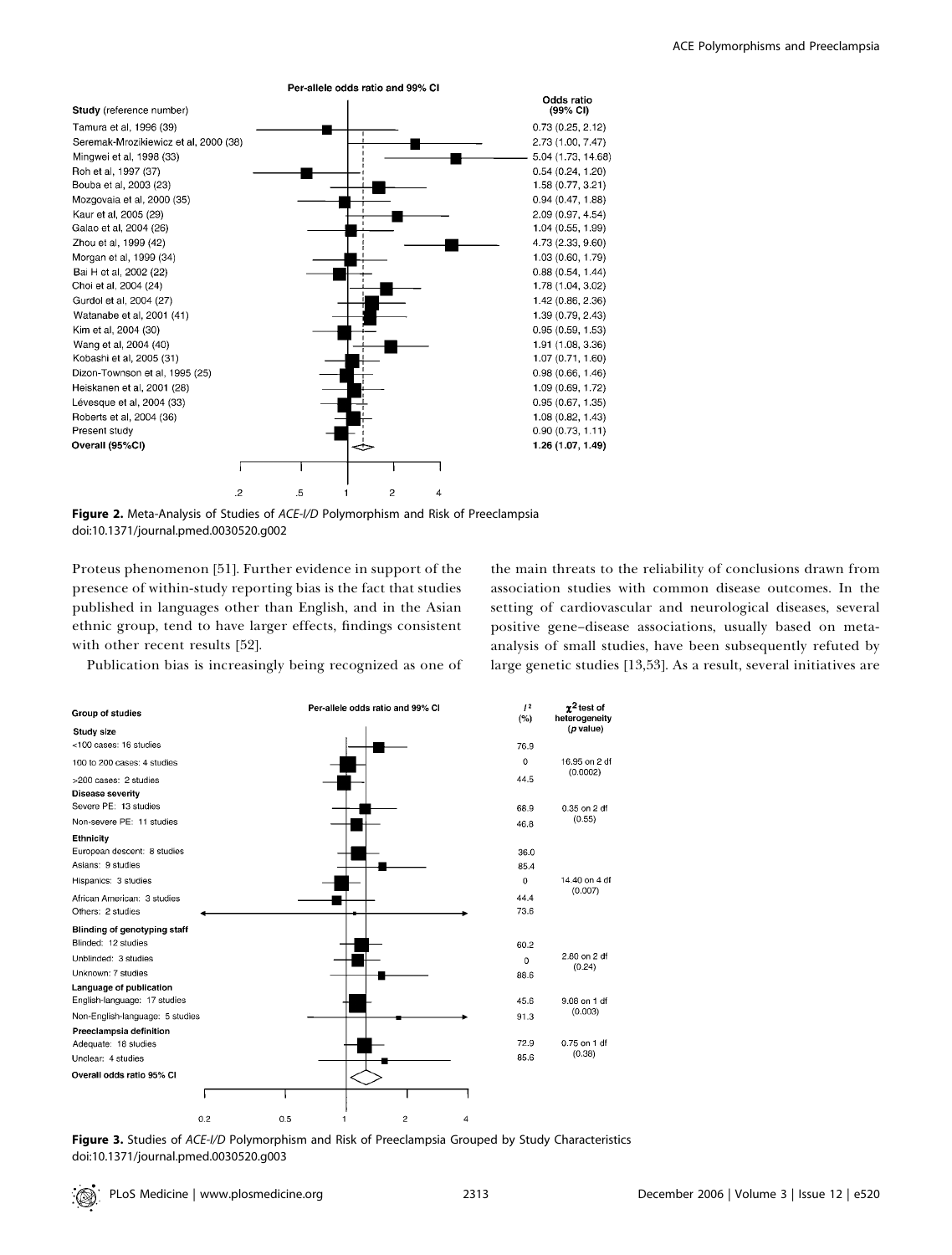### Table 5. Genotypic ORs for Preeclampsia and the ACE-I/D Variant.

| Model                                                          | Comparison                     | <b>ACE-I/D Variant</b>           |
|----------------------------------------------------------------|--------------------------------|----------------------------------|
|                                                                |                                |                                  |
|                                                                |                                |                                  |
| <b>Additive model</b>                                          | Random, OR (95% CI), p-value   | 1.26 $(1.07-1.49)$ , $p = 0.006$ |
|                                                                | $\int^2$ (p for heterogeneity) | 75.1% ( $p < 0.0001$ )           |
|                                                                | Egger test, <i>p</i> -value    | $p = 0.06$                       |
| Homozygous for rare allele versus homozygous for common allele | Random, OR (95% CI), p-value   | 1.51 (1.09–2.08), $p = 0.01$     |
|                                                                | $\int^2$ (p for heterogeneity) | 71.8% ( $p < 0.0001$ )           |
|                                                                | Egger test, p-value            | $p = 0.02$                       |
| Heterozygous versus homozygous for common allele               | Random, OR (95% CI), p-value   | 0.94 (0.78–1.12), $p = 0.50$     |
|                                                                | $\int^2$ (p for heterogeneity) | 31.5% ( $p = 0.07$ )             |
|                                                                | Egger test, <i>p</i> -value    | $p = 0.76$                       |
| <b>Recessive model</b>                                         | Random, OR (95% CI), p-value   | 1.59 (1.22–2.07), $p = 0.001$    |
|                                                                | $\int^2$ (p for heterogeneity) | 74.5% ( $p < 0.0001$ )           |
|                                                                | Egger test, <i>p</i> -value    | $p = 0.008$                      |
| <b>Dominant model</b>                                          | Random, OR (95% CI), p-value   | 1.15 (0.91–1.45), $p = 0.21$     |
|                                                                | $\int^2$ (p for heterogeneity) | 63.1% ( $p < 0.0001$ )           |
|                                                                | Egger test, p-value            | $p = 0.09$                       |
|                                                                |                                |                                  |

#### doi:10.1371/journal.pmed.0030520.t005

now underway to help overcome problems of reporting and publication bias and to help to achieve datasets of appropriate size to detect plausible genetic effects for common disorders, which are likely to require several thousands of cases of the disease (The Wellcome Trust Case Control Consortium, http://www.wtccc.org.uk) [54]. Genetic studies in preeclampsia continue to be somewhat small in size [55,56] and are usually underpowered to detect realistic genotypic relative risks (ORs between 1.15 and 1.4) [14,57]. However, considering the low incidence of preeclampsia (2%–3% in developed countries), it is highly unlikely that a single centre will be able to amass the large number of cases required, and the development of networks of interested investigators may be essential [54]. Therefore, international collaborations, particularly among those countries with a high incidence of preeclampsia, may make recruitment more efficient and help to include participants with different cultural and genetic backgrounds, which can provide further insight into the aetiology of the disease both genetic and/or environmental.

Despite these obstacles, the investment in adequate resources to study the genetics of preeclampsia is an important priority. Observational studies and the randomised trials of interventions that have followed have been unsuccessful thus far in identifying causal pathways in preeclampsia amenable to preventive therapies, a clear example of which are the recently failed clinical trials using either antioxidant vitamins or calcium supplements [58–61]. A genetic approach that is less prone to confounding and reverse causation than nongenetic observational studies, may be more likely to identify causal pathways and may help to prioritise therapeutic targets that require evaluation in large and expensive randomised clinical trials [62,63]. The challenge is in how to make better use of the genetic approach in complex diseases such as preeclampsia, in particular to overcome random errors in risk estimates from small studies as well as publication bias. A suggested approach is to establish a collaborating consortium of investigators from existing studies in genetics of preeclampsia to reduce the multiple existing problems such as: (1) inadequate selection of candidate gene variants to be evaluated, (2) biased analyses, and selective reporting of positive results; (3) to promote access to unpublished data; (4) to overcome inadequate outcome definitions; and (5) to provide guidance for developing new large studies [54]. Until such measures are established, it will be important for both authors and journal editors to embrace the publication of both positive and negative results from ''well-designed case-control'' studies to diminish the problem of publication bias [64]. This approach has recently become a reality for clinical trials [65], and it might help in reducing the temptation of researchers to explore multiple hypotheses in subgroup analyses to obtain one finding of nominal statistical significance that might help acceptance of the paper.

Investigating the aetiology of preeclampsia, one of the main causes of maternal and neonatal mortality and morbidity worldwide, should be a health research priority. A genetic approach may indeed be useful, but large collaborative studies will also be needed.

## Supporting Information

Figure S1. Funnel Plot of Studies of ACE-I/D Polymorphism and Preeclampsia

ORs for outcome using a per-allele model. Studies in bold are those published in non-English-language journals.

Found at doi:10.1371/journal.pmed.0030520.sg001 (38 KB PPT).

Figure S2. Cumulative Synthesis of Studies of ACE-I/D Polymorphism and Preeclampsia

OR (random effect model) for outcome using a per-allele model. Found at doi:10.1371/journal.pmed.0030520.sg002 (36 KB PPT).

Protocol S1. ACE-I/D Polymorphism and Preeclampsia Risk: Evidence of Small-Study Bias

Found at doi:10.1371/journal.pmed.0030520.sd001 (68 KB DOC).

Alternative Language Abstract S1. Translation of the Abstract into Spanish

Translation by N. C. Serrano, Universidad Autónoma de Bucaramanga, Bucaramanga, Colombia.

Found at doi:10.1371/journal.pmed.0030520.sd002 (25 KB DOC).

Alternative Language Abstract S2. Translation of the Abstract into Chinese

Translation by D. Wang, Medical Statistics Unit, London School of Hygiene and Tropical Medicine, London, United Kingdom. Found at doi:10.1371/journal.pmed.0030520.sd003 (33 KB DOC).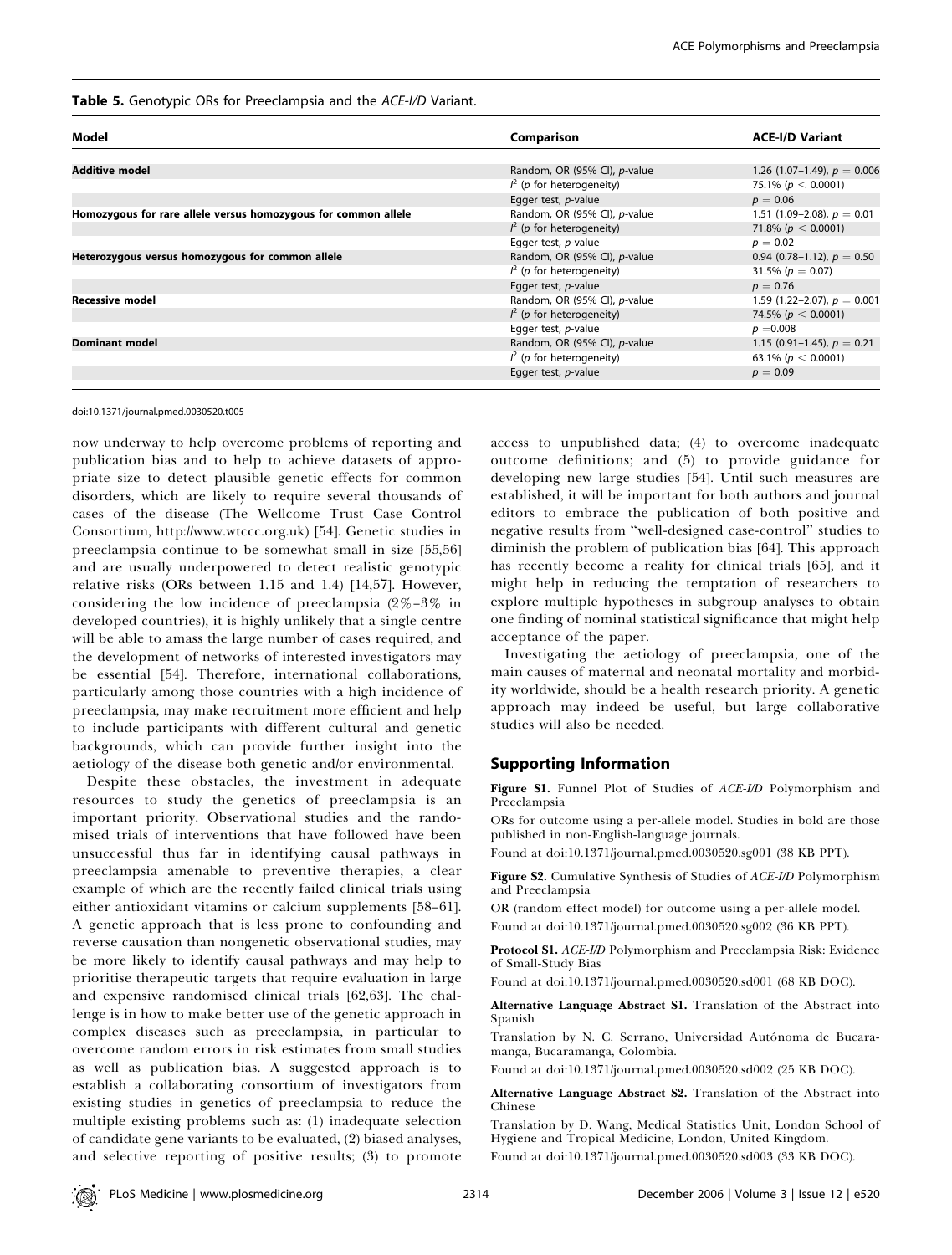#### Accession Numbers

The SNP database (http://www.ncbi.nlm.nih.gov/SNP/) single-nucleotide polymorphism discussed in this paper is an insertion/deletion variant ( $rs1799752$ ) referenced to the  $ACE$  gene with the GenBank (http://www.ncbi.nlm.nih.gov/Genbank/) accession number J04144.

# Acknowledgments

Thanks to Drs Hideki Watanabe, Linda Morgan, Ioannis Georgiou, Rosanna Abate, Jeong Bae Park, François Rousseau, Figen Gurdol, Young Ju Kim, Huai Bai, Tsunenobu Tamura, Vanita Jain, Agnieszka Seremak-Mrozikiewicz, Vladislav S. Baranov, Adriani Oliveira Galão, and Rosemary Pegoraro, who kindly provided additional valuable information from their studies to the meta-analyses.

Author contributions. NCS, LAD, MCP, RC, AM, LS, ADH, and JPC designed the study. NCS, LAD, MCP, CMM, AM, AG, LS, and JPC analyzed the data. NCS, MCP, CMM, RC, AM, AG, and LS enrolled patients. NCS, LAD, MCP, CMM, AM, AG, LS, ADH, and JPC contributed to writing the paper. MCP genotyped the insertion/ deletion within the angiotensin-converting enzyme gene and collected the data for the meta-analysis.

#### References

- 1. World Health Organization International Collaborative Study of Hypertensive Disorders of Pregnancy (1988) Geographic variation in the incidence of hypertension in pregnancy. Am J Obstet Gynecol 158: 80–83.
- 2. Khan KS, Wojdyla D, Say L, Gulmezoglu AM, Van Look PF (2006) WHO analysis of causes of maternal death: A systematic review. Lancet 367: 1066– 1074.
- 3. Sibai B, Dekker G, Kupferminc M (2005) Pre-eclampsia. Lancet 365: 785– 799.
- 4. Villar J, Abalos E, Nardin JM, Merialdi M, Carroli G (2004) Strategies to prevent and treat preeclampsia: Evidence from randomized controlled trials. Semin Nephrol 24: 607–615.
- 5. Duckitt K, Harrington D (2005) Risk factors for pre-eclampsia at antenatal booking: Systematic review of controlled studies. BMJ 330: 565–567.
- 6. Ray JG, Vermeulen MJ, Schull MJ, Redelmeier DA (2005) Cardiovascular health after maternal placental syndromes (CHAMPS): Population-based retrospective cohort study. Lancet 366: 1797–1803.
- 7. Zaman MA, Oparil S, Calhoun DA (2002) Drugs targeting the reninangiotensin-aldosterone system. Nat Rev Drug Discov 1: 621–636.
- 8. Shah DM (2006) The role of RAS in the pathogenesis of preeclampsia. Curr Hypertens Rep 8: 144–152.
- 9. Rigat B, Hubert C, Alhenc-Gelas F, Cambien F, Corvol P, et al. (1990) An insertion/deletion polymorphism in the angiotensin I-converting enzyme gene accounting for half the variance of serum enzyme levels. J Clin Invest 86: 1343–1346.
- 10. Agerholm-Larsen B, Nordestgaard BG, Tybjaerg-Hansen A (2000) ACE gene polymorphism in cardiovascular disease: Meta-analyses of small and large studies in whites. Arterioscler Thromb Vasc Biol 20: 484–492.
- 11. Kammerer CM, Gouin N, Samollow PB, VandeBerg JF, Hixson JE, et al. (2004) Two quantitative trait loci affect ACE activities in Mexican-Americans. Hypertension 43: 466–470.
- 12. Sayed-Tabatabaei FA, Houwing-Duistermaat JJ, van Duijn CM, Witteman JC (2003) Angiotensin-converting enzyme gene polymorphism and carotid artery wall thickness: A meta-analysis. Stroke 34: 1634–1639.
- 13. Keavney B, McKenzie C, Parish S, Palmer A, Clark S, et al. (2000) Largescale test of hypothesised associations between the angiotensin-convertingenzyme insertion/deletion polymorphism and myocardial infarction in about 5,000 cases and 6,000 controls. International Studies of Infarct Survival (ISIS) Collaborators. Lancet 355: 434–442.
- 14. Casas JP, Hingorani AD, Bautista LE, Sharma P (2004) Meta-analysis of genetic studies in ischemic stroke: Thirty-two genes involving approximately 18,000 cases and 58,000 controls. Arch Neurol 61: 1652–1661.
- 15. Bonnici F, Keavney B, Collins R, Danesh J (2002) Angiotensin converting enzyme insertion or deletion polymorphism and coronary restenosis: Metaanalysis of 16 studies. BMJ 325: 517–520.
- 16. Ng DP, Tai BC, Koh D, Tan KW, Chia KS (2005) Angiotensin-I converting enzyme insertion/deletion polymorphism and its association with diabetic nephropathy: A meta-analysis of studies reported between 1994 and 2004 and comprising 14,727 subjects. Diabetologia 48: 1008–1016.
- 17. Mello G, Parretti E, Gensini F, Sticchi E, Mecacci F, et al. (2003) Maternalfetal flow, negative events, and preeclampsia: Role of ACE I/D polymorphism. Hypertension 41: 932–937.
- 18. Report of the National High Blood Pressure Education Program (2000) Working Group on High Blood Pressure in Pregnancy. Am J Obstet Gynecol 183: S1–S22.
- 19. Shanmugam V, Sell KW, Saha BK (1993) Mistyping ACE heterozygotes. PCR Methods Appl 3: 120–121.
- 20. Little J, Higgins JPT editors. The HuGENet<sup>™</sup> HuGE Review Handbook, version 1.0. Available: http://www.hugenet.ca. Accessed: 28 February 2006.
- 21. Peters JL, Sutton AJ, Jones DR, Abrams KR, Rushton L (2005) Performance

of tests and adjustments for publication bias in the presence of heterogeneity: Technical report 05–01. Leicester, England: Department of Health Sciences, University of Leicester. Report Number 05–01. pp. 1–31.

- 22. Bai H, Liu X, Liu R, Liu Y, Li M, et al. (2002) Angiotensinogen and angiotensin-I converting enzyme gene variations in Chinese pregnancy induced hypertension. Hua Xi Yi Ke Da Xue Xue Bao 33: 233–237.
- 23. Bouba I, Makrydimas G, Kalaitzidis R, Lolis DE, Siamopoulos KC, et al. (2003) Interaction between the polymorphisms of the renin-angiotensin system in preeclampsia. Eur J Obstet Gynecol Reprod Biol 110: 8–11.
- 24. Choi H, Kang JY, Yoon HS, Han SS, Whang CS, et al. (2004) Association of Angiotensin-converting enzyme and angiotensinogen gene polymorphisms with preeclampsia. J Korean Med Sci 19: 253–257.
- 25. Dizon-Townson D, Lompe I, Hastings S, Nelson LM, Varner M, et al. (1995) A common genetic variant of the angiotensin converting enzyme is associated with both preeclampsia and chronic hypertension [abstract]. Am J Obstet Gynecol 172: 374.
- 26. Galao AO, de Souza LH, da Costa BE, Scheibe RM, de Figueiredo CE (2004) Angiotensin-converting enzyme gene polymorphism in preeclampsia and normal pregnancy. Am J Obstet Gynecol 191: 821–824.
- 27. Gurdol F, Isbilen E, Yilmaz H, Isbir T, Dirican A (2004) The association between preeclampsia and angiotensin-converting enzyme insertion/ deletion polymorphism. Clin Chim Acta 341: 127–131.
- 28. Heiskanen JT, Pirskanen MM, Hiltunen MJ, Mannermaa AJ, Punnonen KR, et al. (2001) Insertion-deletion polymorphism in the gene for angiotensinconverting enzyme is associated with obstetric cholestasis but not with preeclampsia. Am J Obstet Gynecol 185: 600–603.
- 29. Kaur R, Jain V, Khuller M, Gupta I, Sherawat BS (2005) Association of angiotensin-converting enzyme gene polymorphism with pregnancyinduced hypertension. Acta Obstet Gynecol Scand 84: 929–933.
- 30. Kim YJ, Park MH, Park HS, Lee KS, Ha EH, et al. (2004) Associations of polymorphisms of the angiotensinogen M235 polymorphism and angiotensin-converting-enzyme intron 16 insertion/deletion polymorphism with preeclampsia in Korean women. Eur J Obstet Gynecol Reprod Biol 116: 48–53.
- 31. Kobashi G, Hata A, Shido K, Ohta K, Yamada H, et al. (2005) Insertion/ deletion polymorphism of the angiotensin-converting enzyme gene and preeclampsia in Japanese patients. Semin Thromb Hemost 31: 346–350.
- 32. Levesque S, Moutquin JM, Lindsay C, Roy MC, Rousseau F (2004) Implication of an AGT haplotype in a multigene association study with pregnancy hypertension. Hypertension 43: 71–78.
- 33. Mingwei Z, Yamping Z, Wehwei Ch (1998) Study on a deletion polymorphism of the angiotensin converting enzyme gene in pregnancy induced hypertension. Chin J Obs Gynecol 33: 83–85.
- 34. Morgan L, Foster F, Hayman R, Crawshaw S, Baker PN, et al. (1999) Angiotensin-converting enzyme insertion-deletion polymorphism in normotensive and pre-eclamptic pregnancies. J Hypertens 17: 765–768.
- 35. Mozgovaia EV, Malysheva OV, Ivashchenko TE, Branov VS (2002) Genetic predisposition to pre-eclampsia: Polymorphism of genes involved in regulation of endothelial functions. Balkan J Med Genetics 5: 19–26.
- 36. Roberts CB, Rom L, Moodley J, Pegoraro RJ (2004) Hypertension-related gene polymorphisms in pre-eclampsia, eclampsia and gestational hypertension in Black South African women. J Hypertens 22: 945–948.
- 37. Roh CR, Kim DK, Yoon BK, Yang SH, Chung JH, et al. (1997) A common genetic variant of the angiotensin converting enzyme (ACE) gene and pregnancy induced hypertensive disorders. Korean J Obstet Gynecol 40: 1189–1199.
- 38. Seremak-Mrozikiewicz A, Drews K, Malewski Z, Slomko Z, Mrozikiewicz A (2000) Polymorphic genotypes of the angiotensin-converting enzyme in severe pregnancy-induced hypertension. Arch Perinat Med 6: 22–24.
- 39. Tamura T, Johanning GL, Goldenberg RL, Johnston KE, DuBard MB (1996) Effect of angiotensin-converting enzyme gene polymorphism on pregnancy outcome, enzyme activity, and zinc concentration. Obstet Gynecol 88: 497– 502.
- 40. Wang HY, Li CM, Wang Z, Yang F (2004) Relationships between polymorphisms of angiotensin-converting enzyme and methylenetetrahydrofolate reductase genes and genetic susceptibility to pregnancy-induced hypertension. Zhonghua Fu Chan Ke Za Zhi 39: 369–372.
- 41. Watanabe H, Hamada H, Yamakawa-Kobayashi K, Yoshikawa H, Arinami T (2001) Evidence for an association of the R485K polymorphism in the coagulation factor V gene with severe preeclampsia from screening 35 polymorphisms in 27 candidate genes. Thromb Haemost 86: 1594–1595.
- 42. Zhou N, Yu P, Chen J, Huang H, Jiang S (1999) Detection of insertion/ deletion polymorphism of angiotensin converting enzyme gene in preeclampsia. Chin J Med Genet 16: 29–31.
- 43. Kim YJ, Pang MG, Park MY, Park MH, Kim YW, et al. (2001) A study on the association between angiotensinogen gene and angiotensin-convertingenzyme gene and pregnancy-induced hypertension in Korean women. Korean J Obstet Gynecol 44: 1072–1077.
- 44. Seremak-Mrozikiewicz A, Drews K, Chmara E, Mrozikiewicz A (2001) Polymorphism of gene angiotensin converting enzyme in pregnancy induced hypertension. Ginekol Pol 72: 605–610.
- 45. Nalogowska-Glosnicka K, Lacka BI, Zychma MJ, Grzeszczak W, Zukowska-Szczechowska E, et al.PIH Study Group (2000) Angiotensin II type 1 receptor gene A1166C polymorphism is associated with the increased risk of pregnancy-induced hypertension. Med Sci Monit 6: 523–529.